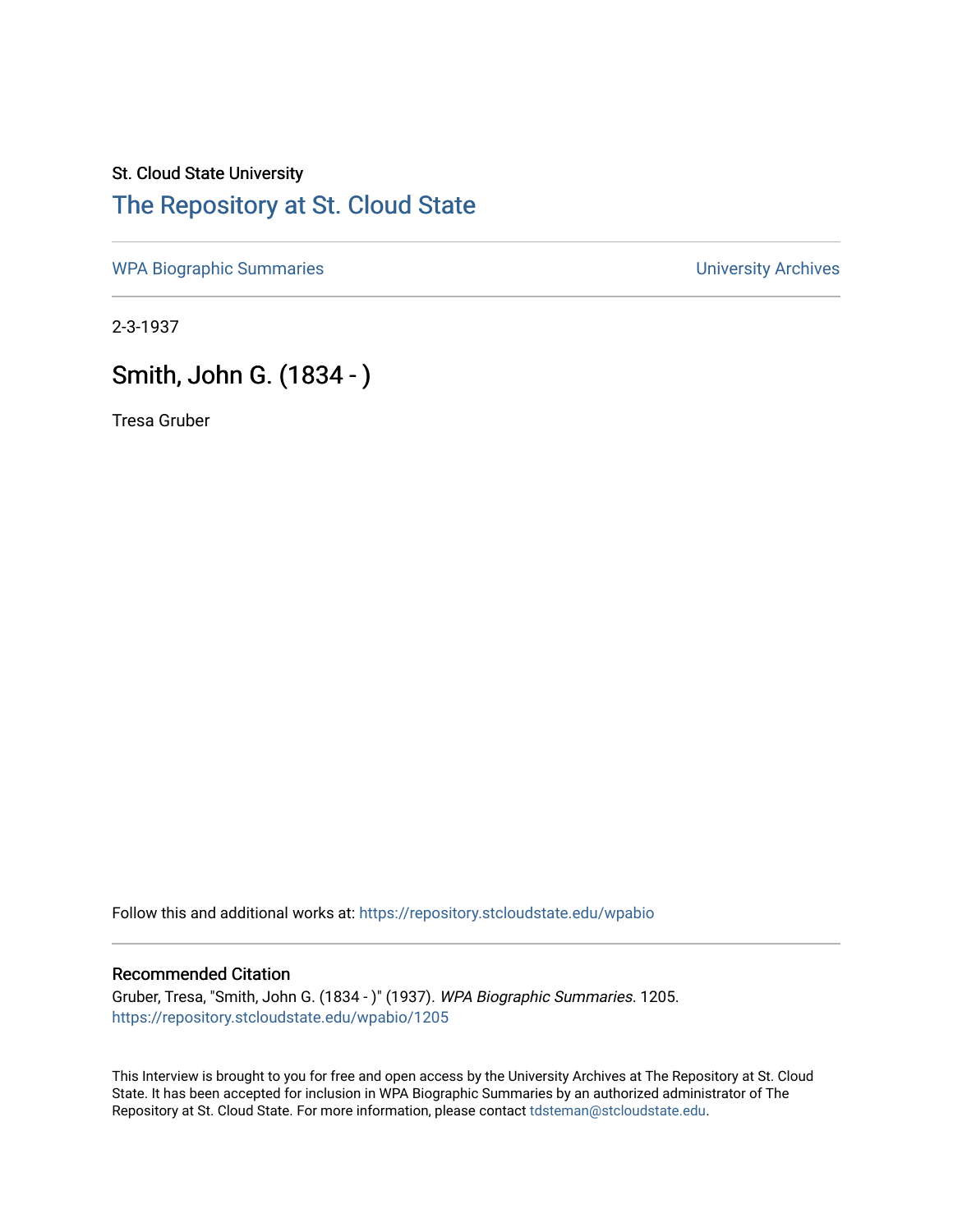general interest

## SMITH, JOHN G.  $B-\frac{1248}{8}$

- salvu

John G. Smith was born in Trumball county, Ohio, in 1834, and worked on a farm until the fall of 1855, when he came to Minnesota. In the spring of 1856 he was one of the first to discover the place where the village of **Fair** Haven now stands, and took a claim May 28, about one mile north of it. He has resided on this farm ever since. He was married in 1871, and has ten children living. He has been a member of the town **board**d several years, and was prominent in town affairs. He came from the Wester Reserve, Ohio. When he lived there Garfield was their representative in congress. At a time when congress had voted a censure upon Joshua Giddings, Mr. Smith took an active part in the canvass for his his re-election and at one time drove him twelve miles to soeak at a mass meeting. Mr. Giddings was elected to congress that fall.

> Copied from: History of Maine Prairie Page 55 Date Copied: February 3, 1937 Copied by: Tresa Gruber